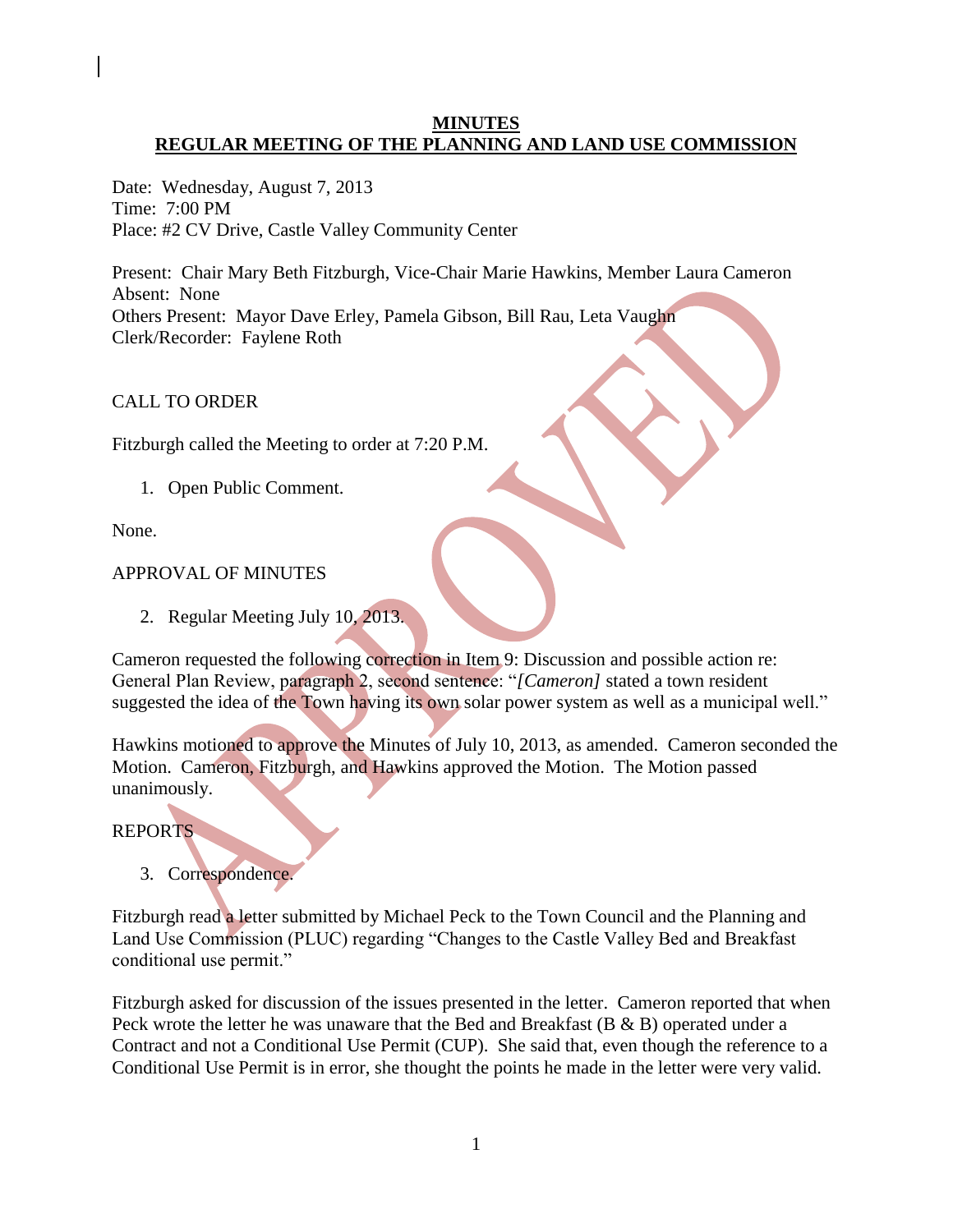Fitzburgh said that Peck's concerns were shared by many in the Valley, including herself. She reported that the Town is currently going through a process to clear up ambiguities in the Contract in order to prevent misunderstandings and violations in the future. She said that the owners of the Inn had put in another unit without going through the building permit process and that the Town is currently determining the exact extent of the violation. The Town is reviewing the Contract to see how many units are allowed and whether other violations may have occurred in addition to not getting a building permit. According to Fitzburgh, the Town is working with the B & B owners (Jason and Jeanette Graham) to renegotiate the Contract in order to clear up ambiguities in the Contract and to clarify the issues around a manager living at the B & B in order to ensure that the property is a residence first and the guest rooms are secondary.

Fitzburgh reported that the Town Council will hold a Public Hearing at its next Meeting (August 21, 2013) for public input regarding proposed changes to the Contract. The Revised Contract is expected to be made available to the public by next Tuesday (August 13, 2013) so that the public can review it before the Public Hearing. After that, she said, the Town will determine what to do about the failure to get a building permit. The Contract states that the B & B must first apply to the PLUC for a building permit, which then makes a recommendation to the Town Council. The Town Council would then hold another Public Hearing before making a decision on the building permit.

Cameron expressed her belief that the intent of the Contract in its reference to a manager living on the premises was to allow a manager to cover for the owners if they were to leave the B & B for vacations, family matters, medical situations, etc.

Erley commented that what matters is how a Court of Law would interpret the Contract. He observed that he agrees with the concepts expressed in Peck's letter and requested that Peck rewrite it to correct the references to a CUP so that his concerns can be addressed directly. According to Erley, the goal of the Town is to correct ambiguous parts of the Contract in order to make it enforceable in the future. He reminded everyone that the Town Council will meet on August 21 to discuss the Contract. He hopes to have the Contract available to the public on Tuesday (August 13). It will be available in the Town Office, on the Town website, and in the Castle Valley Library. Other documents to be made available are a Memorandum of Understanding (MOU) (an agreement between the Town and the B  $\&$  B owners about what parts of the Contract can be negotiated) and the original Contract.

Cameron expressed her thanks to Mayor Erley that the community was being given the opportunity to express their concerns to the Town Council.

Hawkins asked for clarification of the added rental unit. Fitzburgh reported that the new unit is in the building that was legally replaced after it burned. The Germaines rebuilt the building. The original building contained a rental unit and carport on the first story and another rental unit on the second story. When they rebuilt the building, they retained the footprint of the original building but moved the lower unit upstairs with the other unit and used the lower story for storage. However, according to the Grahams, when the Germaines sold the B & B, they told the new owners that they were allowed a ninth unit. The Contract states that the B & B can have "nine existing units" but does not define or identify the nine units. The Town insists that the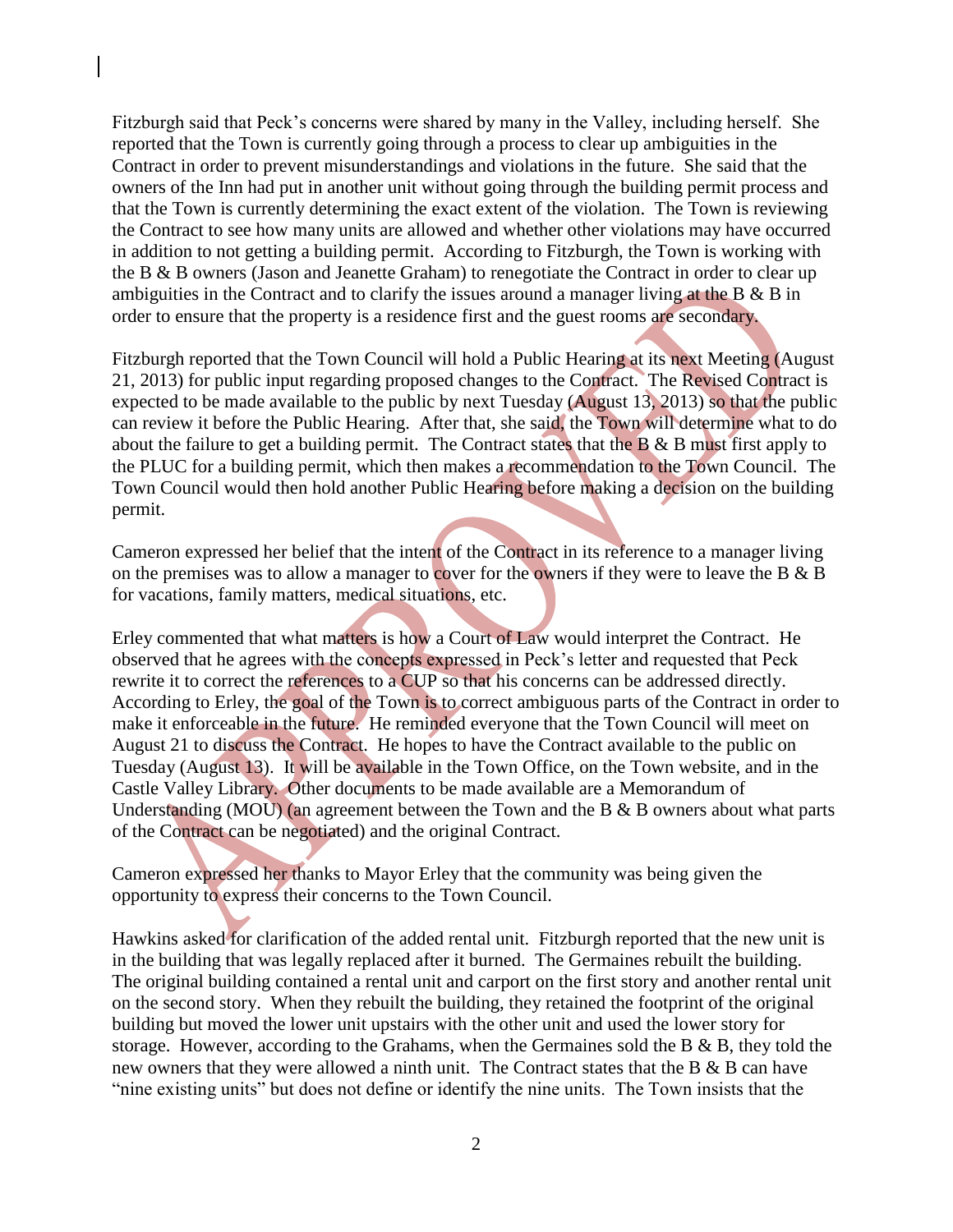Contract restricts the B &B to the "existing" units. The B & B owners insist that it allows them "nine" units. PLUC Members debated whether the Contract's original intent was that the B & B have "no more units"; but Erley responded that, if so, the poor wording of the Contract wouldn't support that intent.

Fitzburgh noted that when the Town has discovered other structures that had been built without a building permit, the Town has allowed the owners to come into compliance by applying for and paying for a building permit. Since this case is more complex, Erley noted, he expects a fine to be imposed.

Gibson inquired about the Contract requirement that the B  $\&$  B be owner occupied. She observed that the Town's definition of a B & B did not allow a manager. Fitzburgh explained that the definition of a B & B was added to the Land-Use Ordinance several years after the B &B had been granted a Conditional Use Permit (CUP) for a Premises Occupation. The current B & B was "grandfathered" in (became a nonconforming use) as a Premises Occupation and is governed by a Contract (not the Ordinance) which states the rules for how it may continue as a nonconforming use. The Contract includes the conditions stated in the original CUP along with additional conditions, and states that it must always be a residence for the property owner or manager and that the rental units should always be a secondary use.

Gibson restated the B & B definition in the Land-Use Ordinance which requires that an owner (or lessee) be a resident on the property. She did not think that the Town should "just give away" this requirement. Cameron suggested that Gibson read the Contract. Erley said that he will make the MOU and the Contract available to anyone who requests them.

Rau asked whether written or spoken statements were preferred by the PLUC and the Town Council. Fitzburgh said both were welcome. She stated that written statements should include a notice of whether or not to read the statement aloud at the Meeting.

4. Town Council Meeting – Chair.

Nothing to report.

5. Permit Agent.

Roth submitted a Building Permit Report for July 2013 which included three building permits, one Certificate of Land Use Compliance, one Certificate of Occupancy, and an inspection at the Castle Valley Inn. Fitzburgh noted that Roth's Report on the Inn inspection was available at the Town Office.

6. Procedural Matters.

Fitzburgh reported that Roth had suggested updating Ordinance 2006-3: An Ordinance Establishing the Planning and Land Use Commission and Designating Land Use and Appeal Authorities in order to meet new state legislation. She asked Roth to draft amendments for the September PLUC Meeting.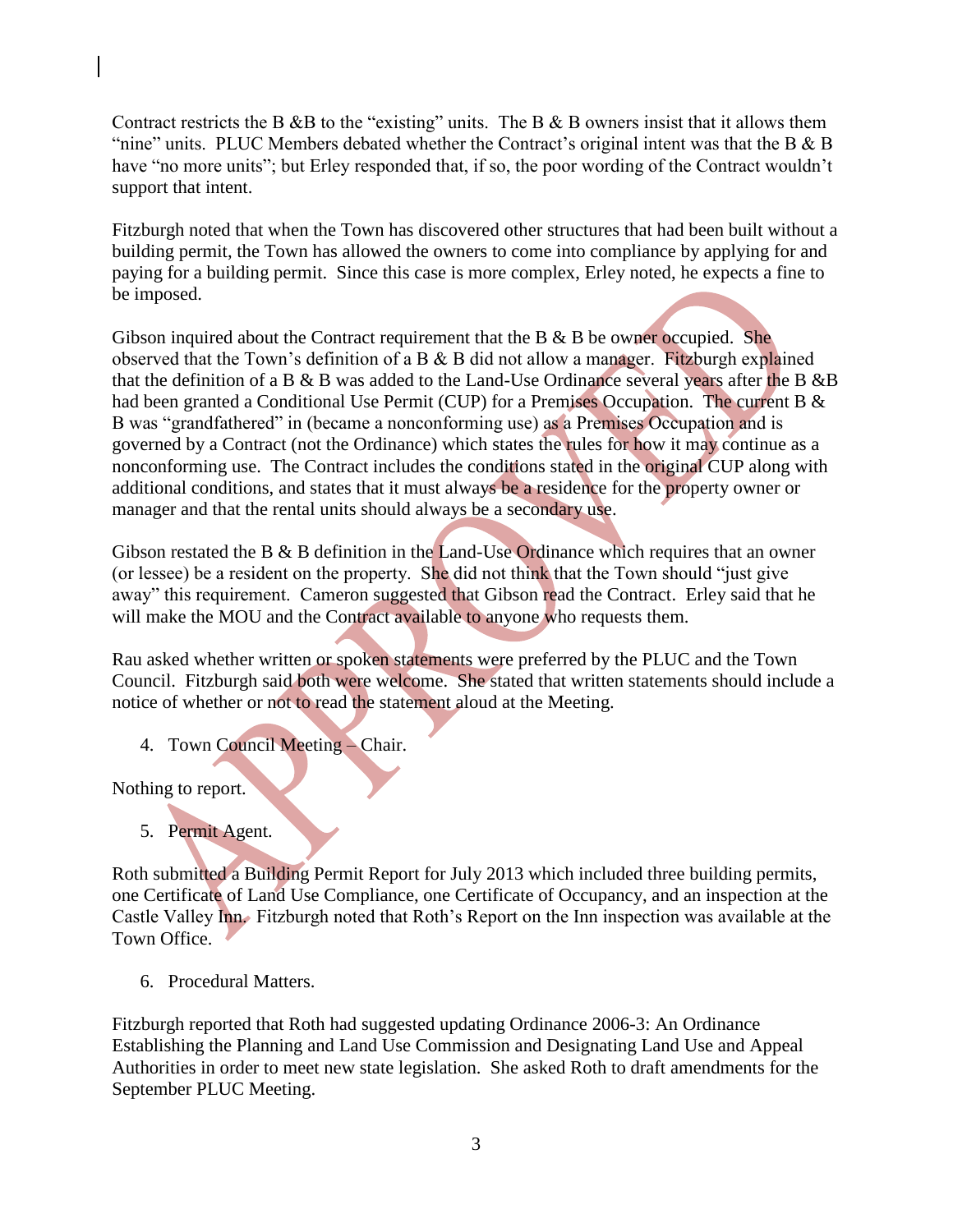Cameron will attend the Open Public Meetings Act training on Thursday, August 8, 2013 Roth will get training updates from the Town Clerk, who will also be attending.

## NEW BUSINES

7. Discussion regarding land use training meeting with ULCT.

Fitzburgh reported on last month's Utah League of Cities and Towns Training Meeting in Moab which was attended by several PLUC Members and the Clerk. She reviewed the following key points from the Meeting which may affect Castle Valley: federal laws state that cities and towns cannot prohibit residential facilities for seniors and/or people with disabilities nor can they prohibit cell phone towers. Cities and Towns are allowed to set regulations for these facilities. Another law requires that Commissions and Councils post rules and procedures for Meeting procedures and conduct. This requirement will be addressed later in the Agenda in Item 8. She also said that Motions made on administrative decisions like Conditional Use Permit approvals should include a reference to the Section of the Land-Use Ordinance which supports the decision being made. Putting the reference in the public record protects against future legal challenges. She noted that legislative decisions, such as amendments to the Ordinance, do not require this reference since they are creating law not following it.

Fitzburgh also said that she and Roth will look at situations that might warrant notification of adjacent land owners, such as additions to noncomplying structures. Another change, she mentioned, from the Training is to adjust our response time to permit requests to be in line with Utah State Law.

Roth announced that the Town Clerk had ordered and received two current Land Use Training Handbooks. They are available to PLUC Members.

Fitzburgh reported that she and Mayor Erley have discussed the potential for teleconference meetings with Castle Valley Town officials and the ULCT on training topics of our choice.

8. Discussion and possible action regarding rules of procedures for PLUC meetings.

Fitzburgh stated that Ordinance 2006-3: An Ordinance Establishing the Planning and Land Use Commission and Designating Land Use and Appeal Authorities gives rules of order for Meeting conduct. It says we will roughly follow Robert's Rules of Order and, at the discretion of the Chair, we can enforce a stricter following of Robert's Rules of Order. To comply with Utah State Law, we must post this information for the public. Fitzburgh will draft a user-friendly version for the next Meeting. She asked PLUC Members to review the two examples provided in the PLUC Binder. She wants to outline when people may speak, under what conditions, and to announce that we follow the Open Public Meetings Act which means that PLUC Members cannot discuss an item on the Agenda before the Meeting commences or after the Meeting adjourns when there is a quorum present.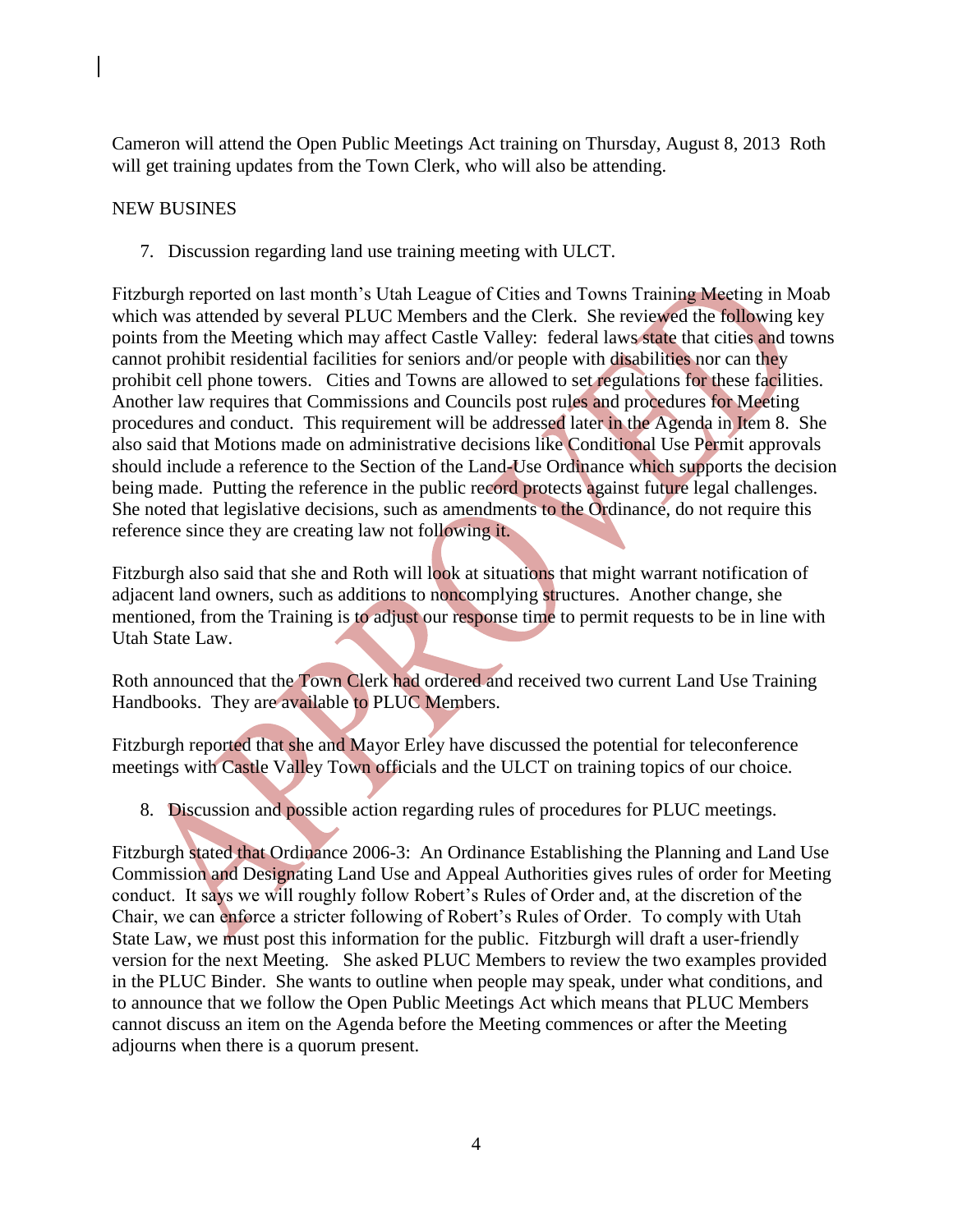Roth reported that the Land Use Training Handbook states that discussion regarding items not on the Agenda are not completely prohibited, but no decisions can be made on items not on the Agenda.

Rau suggested that the PLUC identify in greater detail what is included in "Commission business." Fitzburgh will research the limits and boundaries around discussion of Commission business.

## UNFINISHED BUSINESS

9. Discussion and possible action re: General Plan Review (tabled).

Cameron motioned to untable Item 9: Discussion and possible action re: General Plan Review. Hawkins seconded the Motion. Cameron, Fitzburgh, and Hawkins approved the Motion. The Motion passed unanimously.

Fitzburgh presented an outline of what she would like to update in the General Plan. The names following different items indicate who is responsible for bringing up the topic or who has offered to follow up on the issue or whom she has asked for comment. She sent a draft to Erley and John Groo for the Water Section and to the Fire Commission and the Fire Chief for the Fire Section. She said she will also send a draft to Greg Halliday and Erley regarding the Roads and Transportation Section.

There was discussion of whether issues with minimal support, such as a valley-wide trail system, a commuter van, etc., should be included in the General Plan. Not all Members agreed that the current Survey showed minimal interest in these areas. Some thought that these issues needed more information supplied to the community in order to determine their support. Fitzburgh suggested that the General Plan could set goals to further explore some of these issues before considering their implementation. She also wondered how they could continue to poll the public on more specific questions. She is currently exploring use of the website for this purpose. Erley suggested that the General Plan could provide a community vision for some of these ideas, such as a trail plan for the Valley. He cautioned, however, against moving too fast because involvement with other agencies, such as the Bureau of Land Management and Trail Mix, who have recreational obligations to the greater public could be at odds with the vision for Castle Valley residents.

Cameron reported that she and the Town Clerk had reviewed the previous General Plans for the Town of Castle Valley but found no references to septic concerns. She did, however, find a comment in the Comprehensive Master Plan for the Town of Castle Valley which stated that all plumbing fixtures, dishwashers, and toilets will be connected to a septic tank or other sewage system approved by the Grand County Health Department. Cameron also reported contacting David Snyder with the Utah Division of Environmental Quality and Judy Sims. Snyder responded and suggested that she contact Sims who, he said, has access to a grant through his Department to do work on rural septics. Sims had not responded to her original email, but Snyder provided an additional email address for Sims. Cameron has sent another message and is waiting for a reply.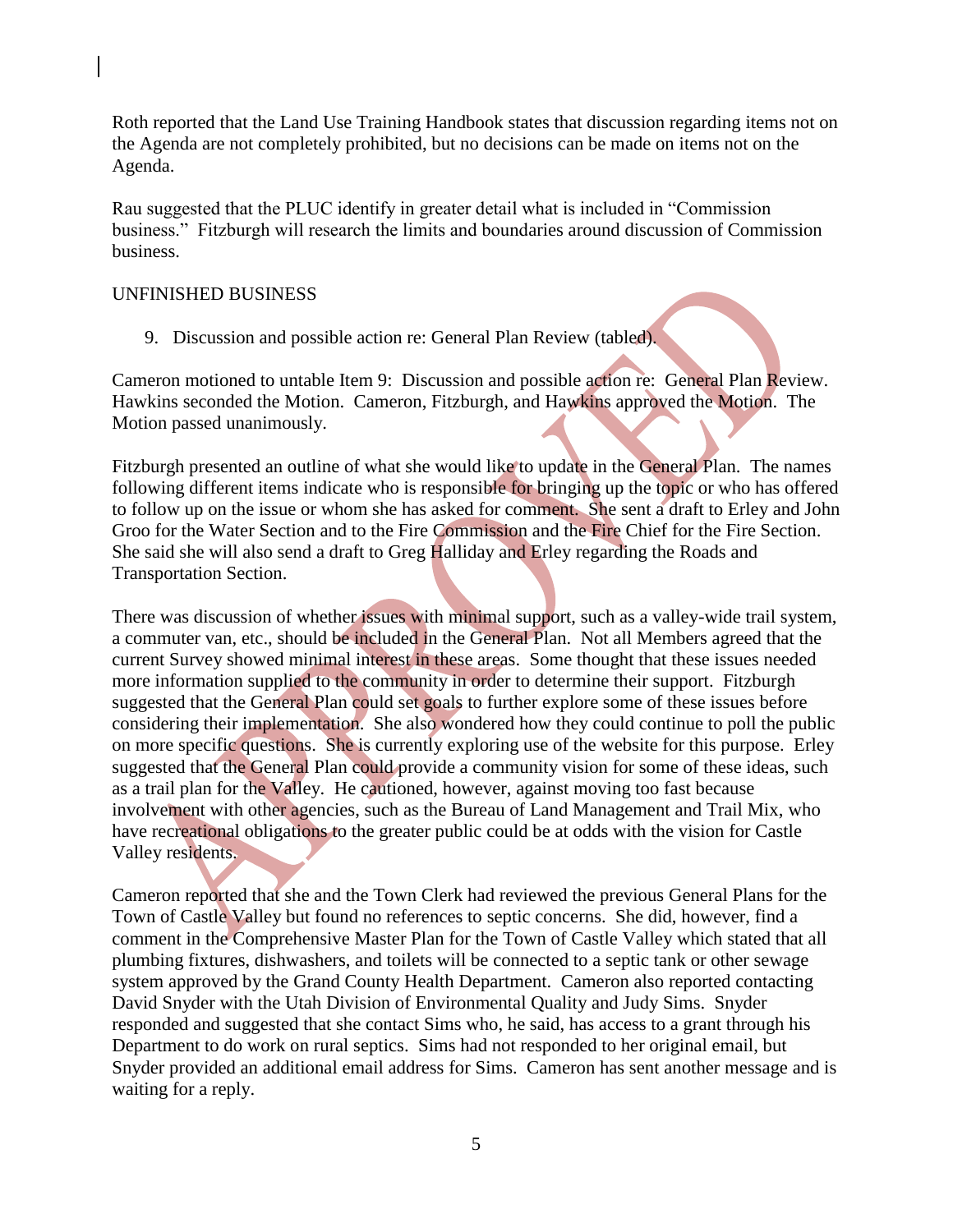Fitzburgh said that she would like to use a format similar to Big Water, Utah's, General Plan, which the ULCT suggests as a model. It separates the Plan into: (1) existing conditions, (2) goals or visions, and (3) how to implement them. She stated that most other municipalities follow a similar format. She suggested that statements from the Introduction be moved into the Report Section and included under an "Existing Conditions" heading. Members generally agreed to follow this format.

Hawkins questioned whether creation of a water budget would be feasible since we have so little information about future conditions in Castle Valley. Fitzburgh reported that Groo had said that a water budget would not be appropriate for the Town because water rights create a *de facto* water budget. She stated that other municipalities create water budgets that take a long-range look at all the land uses within a municipality, how much water there is, projected use and how it will affect the future quantity of water for the municipality. She would like to hear from Groo about land-use policies that may be useful for our community to insure that our future water quantity is not decreased significantly.

Cameron asked whether changes to livestock limits and zoning designations in Castle Valley would be included in the General Plan. Fitzburgh responded that she had asked Jayne May to provide additional information about what changes she would suggest for Castle Valley. Fitzburgh also commented that other issues surrounding livestock have arisen, such as one person using noncontiguous properties to raise livestock as well as commercial versus family operations.

Fitzburgh will send a draft of proposed changes to PLUC Members, including Rau, before the next Meeting.

Hawkins motioned to retable Item 9. Cameron seconded the Motion. Cameron, Fitzburgh, and Hawkins approved the Motion. The Motion passed unanimously.

10. Discussion and possible action re: regulations for solar panels, windmills, and other alternative energy structures (tabled).

Cameron motioned to untable Item 10: Discussion and possible action re: regulations for solar panels, windmills, and other alternative energy structures. Hawkins seconded the Motion. Cameron, Fitzburgh, and Hawkins approved the Motion. The Motion passed unanimously.

Cameron reported a conversation with Bruce Keeler, Energy Information Officer for Castle Valley, about a resident's vision that Castle Valley become energy self-reliant with solar power. He told her of communities that were approaching energy self-reliance by installing small, centralized solar panels that provide power for several surrounding homes. He said these installations are typically owned by independent companies. Fitzburgh noted that the Surveys revealed a lot of diverse talent within the community that could be called upon for further information and education. Erley commented that there could be a possibility for Castle Valley to work with Rocky Mountain Power to improve our power situation in Castle Valley. Perhaps,